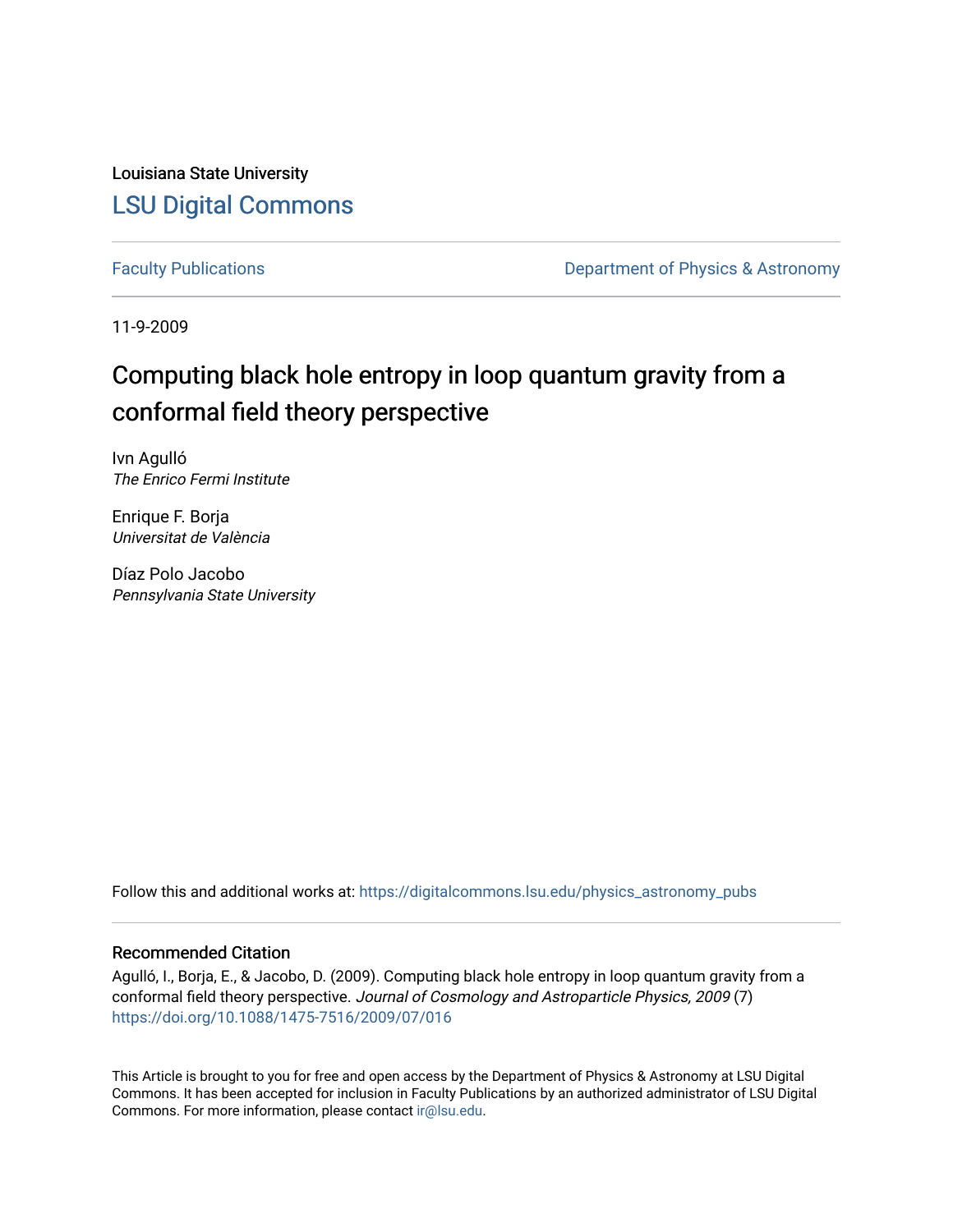## Computing Black Hole entropy in Loop Quantum Gravity from a Conformal Field Theory perspective

Iván Agulló<sup>\*</sup>

Enrico Fermi Institute and Department of Physics, University of Chicago, Chicago, IL 60637 USA and Departamento de Física Teórica and IFIC,

Centro Mixto Universidad de Valencia-CSIC. Facultad de Física, Universidad de Valencia, Burjassot-46100, Valencia, Spain

Enrique F. Borja[†](#page-1-1)

Departamento de Física Teórica and IFIC, Centro Mixto Universidad de Valencia-CSIC. Facultad de Física, Universidad de Valencia, Burjassot-46100, Valencia, Spain

Jacobo Díaz-Polo<sup>[‡](#page-1-2)</sup>

Institute for Gravitation and the Cosmos, Physics Department, Penn State, University Park, PA 16802, U.S.A. and Departamento de Astronomía y Astrofísica, Universidad de Valencia, Burjassot-46100, Valencia, Spain (Dated: October 30, 2018)

Motivated by the analogy proposed by Witten between Chern-Simons and Conformal Field Theories, we explore an alternative way of computing the entropy of a black hole starting from the isolated horizon framework in Loop Quantum Gravity. The consistency of the result opens a window for the interplay between Conformal Field Theory and the description of black holes in Loop Quantum Gravity.

PACS numbers: 04.70.Dy, 11.25.Hf, 04.60.Pp

<span id="page-1-1"></span><span id="page-1-0"></span><sup>∗</sup> [Ivan.Agullo@uv.es](mailto:Ivan.Agullo@uv.es)

<span id="page-1-2"></span><sup>†</sup>[Enrique.Fernandez@uv.es](mailto:Enrique.Fernandez@uv.es)

<sup>‡</sup>[Jacobo.Diaz@uv.es](mailto:Jacobo.Diaz@uv.es)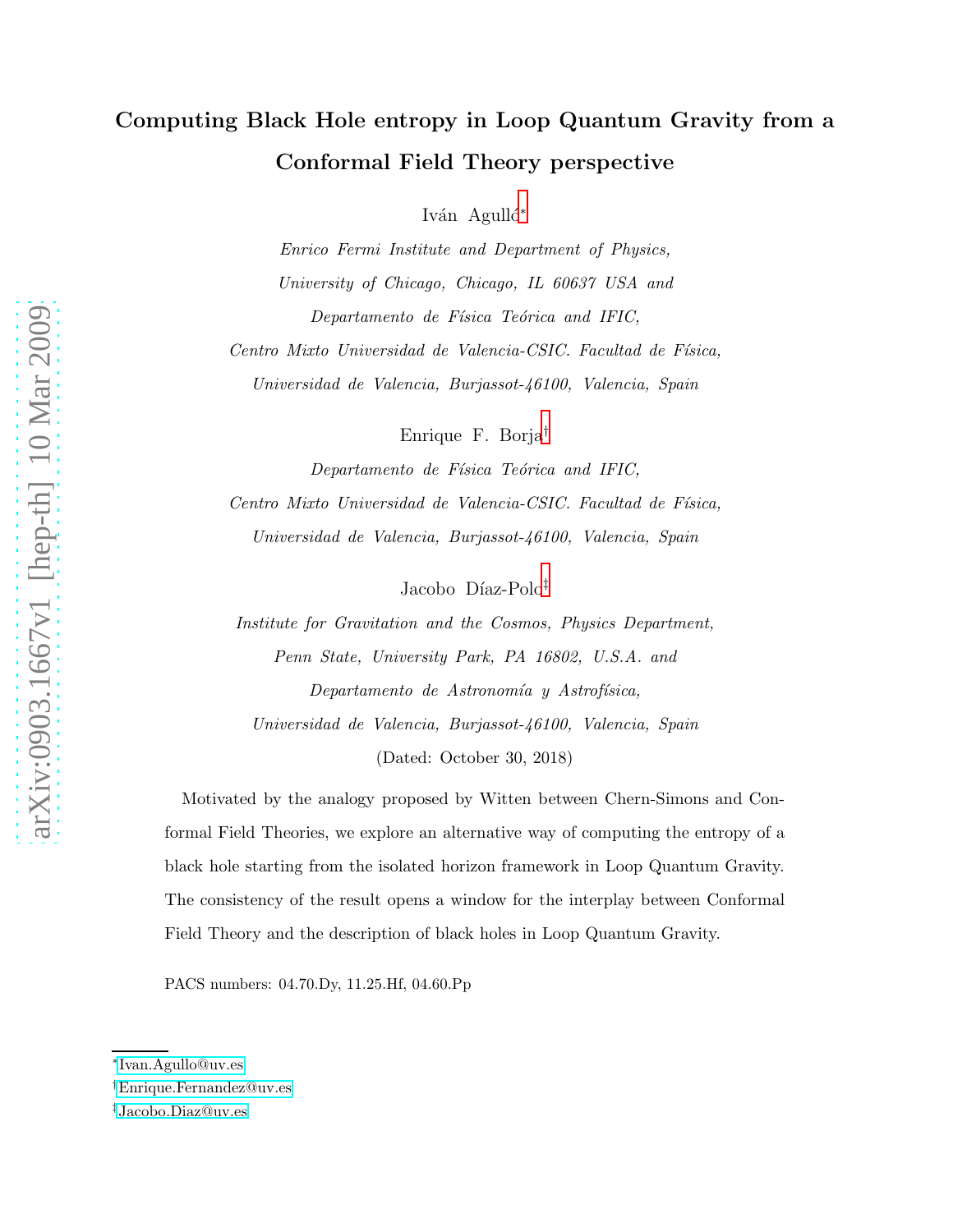#### I. INTRODUCTION

Ever since the pioneering work of Bekenstein [\[1\]](#page-9-0) about the physical entropy of black holes, one of the main challenges of quantum gravity has been to describe the microscopic degrees of freedom responsible for this entropy. At the present time there are several proposals that, in spite of their totally different motivations, have reproduced the Bekenstein-Hawking law at the leading order, furthermore showing an agreement in the first order logarithmic correction. This proliferation of different alternatives raises the puzzle of understanding the underlying reason of this broad agreement. On the basis of the observation that, in addition, most of these approaches involve Conformal Field Theory (CFT) techniques at some stage, it has been suggested that conformal symmetry could play a fundamental role in this scenario (see [\[2](#page-9-1)] and references therein).

Loop Quantum Gravity (LQG) [\[3,](#page-9-2) [4](#page-9-3)] offers a detailed description of the black hole horizon quantum states [\[5](#page-9-4)]. In the isolated horizon framework, a black hole is introduced as an inner boundary of the spacetime manifold. Over this boundary, constraints implementing the isolated horizon properties are imposed. They reduce, already at the classical level, the  $SU(2)$  gauge symmetry of the theory to a  $U(1)$  gauge symmetry on the horizon. These  $U(1)$  degrees of freedom, that at the quantum level fluctuate independently from the ones of the bulk, are described by a Chern-Simons (CS) theory and are responsible for the horizon entropy. By counting these CS degrees of freedom, a robustly verified [\[6,](#page-9-5) [7](#page-9-6), [8](#page-9-7)] linear behavior of entropy as a function of the horizon area is obtained at the leading order, showing in addition the existence of a first order logarithmic correction.

On the other hand, E. Witten proposed [\[9\]](#page-9-8) the correspondence between the Hilbert space of generally covariant theories and the space of conformal blocks of a conformally invariant theory. This idea was applied in [\[10](#page-9-9)] to the computation of the entropy for a horizon described by a  $SU(2)$ -CS theory, by putting its Hilbert space in correspondence with the space of conformal blocks of a  $SU(2)$ -Wess-Zumino-Witten (WZW) model.

The purpose of the present paper is to make use of Witten's correspondence for the  $U(1)$ -CS theory describing the black hole horizon in LQG, looking for some hints on the role of CFT techniques in this framework. Taking into account the fact that this  $U(1)$ group arises as the result of a geometric symmetry breaking from the  $SU(2)$  symmetry in the bulk, one can still make use of the well established correspondence between  $SU(2)$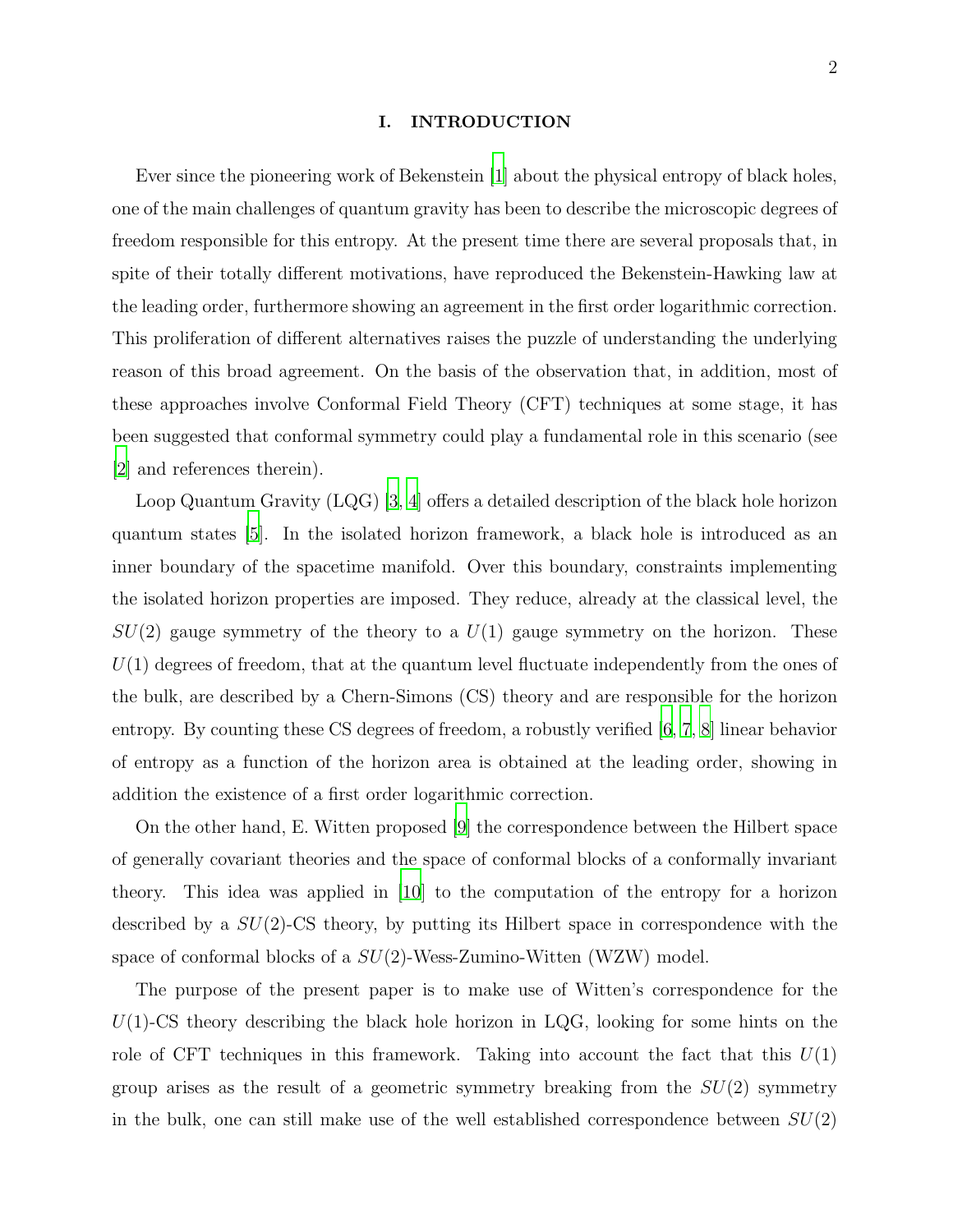Chern-Simons and Wess-Zumino-Witten theories. However, in this case it will be necessary to impose restrictions on the  $SU(2)$ -WZW model in order to implement the symmetry reduction. Through this procedure we expect to eventually reproduce the counting of dimensions of the  $U(1)$ -CS Hilbert space.

#### II. BLACK HOLE ENTROPY COUNTING

Let us summarize the main features and results of the black hole entropy counting in LQG in the isolated horizon framework [\[5](#page-9-4)]. On a space-like slice  $\Sigma$ , the geometry of the bulk is described, as usual, by a spin network. Some of the spin network edges, however, end at the horizon surface S (the intersection of  $\Sigma$  and the isolated horizon), endowing it with an area given by

$$
A = 8\pi \gamma \ell_P^2 \sum_{I=1}^N \sqrt{j_I(j_I+1)} , \qquad (1)
$$

where  $j_I \in N/2$  label the  $SU(2)$  irreducible representations corresponding to the N edges piercing the horizon,  $\gamma$  denotes the Barbero-Immirzi parameter and  $\ell_P$  is the Planck length. These edges carry an additional label  $m_I \in \{-j_I, -j_I + 1, ..., j_I\}$  (the corresponding spin projection) characterizing their intersection with the horizon (punctures).

On the other hand, the horizon geometry is described by a  $U(1)$ Chern-Simons theory defined over a sphere with  $N$  distinguishable topological defects (corresponding with the punctures).<sup>1</sup> The states of this theory are characterized by labels  $a_I \in \mathbb{Z}_\kappa$  ( $\kappa$  being the level of the CS theory) quantifying the angle deficits that give rise to the distributional curvature of the horizon concentrated at each puncture. The spherical topology of the horizon implies that these  $a_I$  labels must satisfy the so called projection constraint  $\sum_I a_I = 0$ . The matching of both (bulk and horizon) geometries through the boundary conditions gives rise to a relation between  $a_I$  and  $m_I$  labels, that reads

$$
2m_I = -a_I \mod \kappa . \tag{2}
$$

For a given value A of area, the entropy can be computed as  $S(A) = k_B \log \mathfrak{n}(A)$ , being

<sup>&</sup>lt;sup>1</sup> The fact that punctures are distinguishable is related to the action of diffeomorphisms during the quantization procedure [\[3,](#page-9-2) [5\]](#page-9-4), and plays a key role in the entropy counting.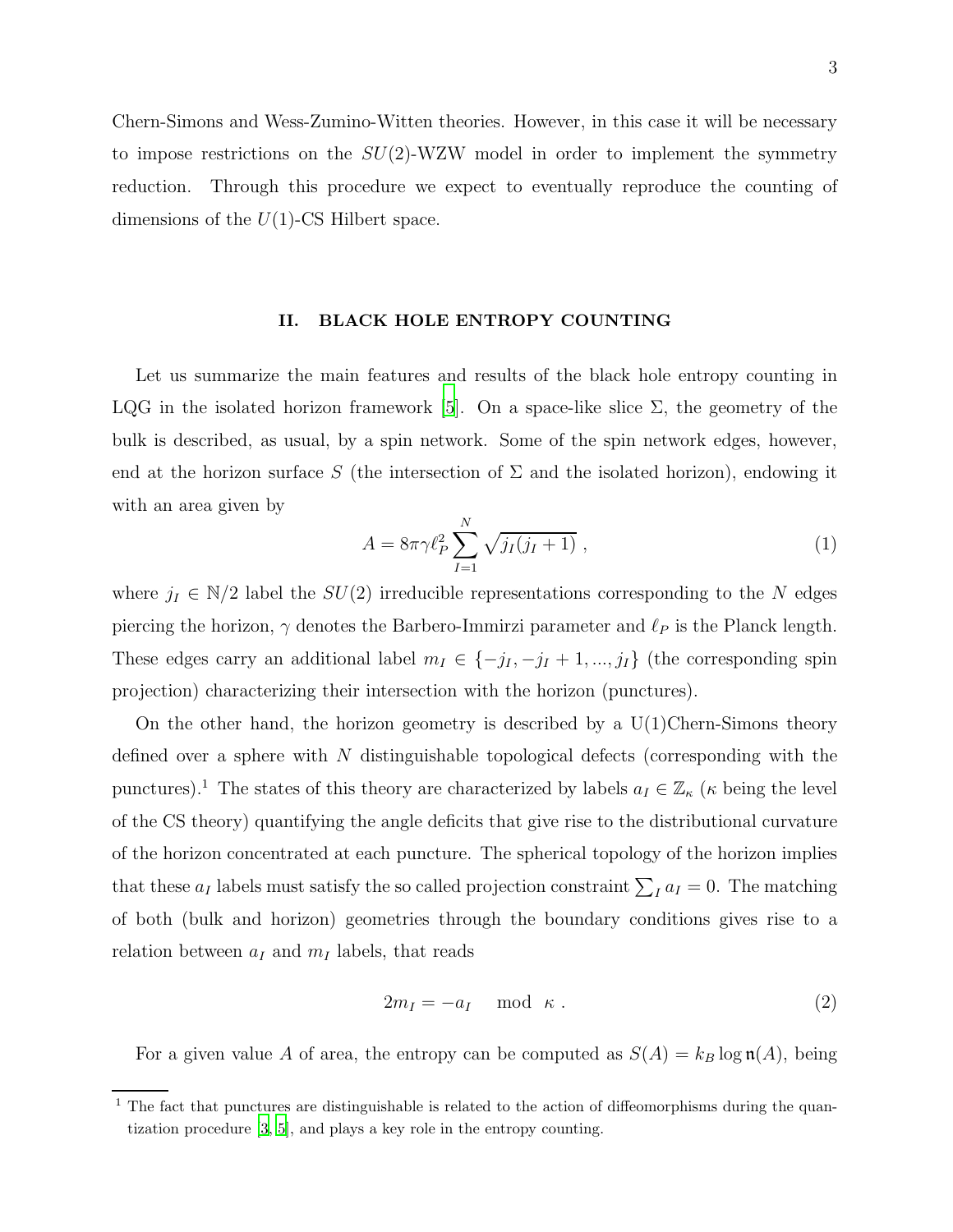$k_B$  the Boltzman constant and  $\mathfrak{n}(A)$  the number of independent Chern-Simons states compatible with the above constraints, taking into account the distinguishable character of the punctures. This is to say,  $\mathfrak{n}(A)$  is the number of different  $a_I$ -labeled horizon states (satisfying the projection constraint) such that, for each of them, there exists (at least) one  $(j_I, m_I)$ labeled piercing from the bulk compatible with it and with the value A of the horizon area. The relation between  $m_I$  and  $a_I$  labels allows us then to formulate the entropy counting as a well defined combinatorial problem in terms only of the  $m_I$  labels as in [\[11\]](#page-9-10). Then,  $\mathfrak{n}(A)$ can be rewritten as:  $\mathfrak{n}(A) = 1 + \sum_{A' \leq A} d(A')$ , where  $d(A)$  is the number of all the finite, arbitrarily long, ordered sequences  $\vec{m} = (m_1, ..., m_N)$  of non-zero half-integers, such that

$$
\sum_{I=1}^{N} m_I = 0 , \sum_{I=1}^{N} \sqrt{|m_I|(|m_I|+1)} = \frac{A}{8\pi \gamma \ell_P^2} . \tag{3}
$$

Explicit expressions for the solution of this combinatorial problem were obtained in [\[8,](#page-9-7) [12\]](#page-9-11). If we define  $k_I = 2|m_I|$  and the occupancy numbers  $n_k$  as the number of punctures carrying a label value m such that  $k = 2|m|$ , then a set of numbers  $\{n_k\}, k = 1, 2, ...$  characterizes a  $\vec{m}$  sequence up to reorderings and sign assignments for  $m_I = \pm \frac{1}{2}$  $\frac{1}{2}k_I$ . Thus,  $d(A)$  can be expressed in terms of the set C of all the  ${n_k}$  sets compatible with a given area A by associating two sources of degeneracy to each of these sets  ${n_k}$ . The first is the number  $R({n_k})$  of different ways of reordering the  $k_I$  labels in order to obtain all the corresponding ordered sequences  $\vec{k} = (k_1, ..., k_N)$ . The second source of degeneracy is the number  $P({n_k})$ of different sing assignments for the associated  $m_I$  numbers, in such a way that the projection constraint is satisfied. With this

$$
d(A) = \sum_{\{n_k\} \in C} R(\{n_k\}) \times P(\{n_k\}),\tag{4}
$$

where the sum is extended over all the sets  ${n_k}$  in C.

This set C of all  $\{n_k\}$  configurations compatible with a given area eigenvalue can be computed analytically [\[8](#page-9-7)] using number-theory related techniques, through an exact characterization of the horizon area spectrum of LQG. The factor  $R({n_k})$  has its origin in the distinguishable character of punctures (acquired in the process of quantization of geometry) and can be obtained from basic combinatorics as  $R({n_k}) = (\sum_k n_k)! / \prod_k n_k!$ , where the sum and product are extended to all values of  $k$  (note that, in practice, for a finite value  $A$ of area all the sums and products are always finite). Finally, the factor  $P({n_k})$  accounts for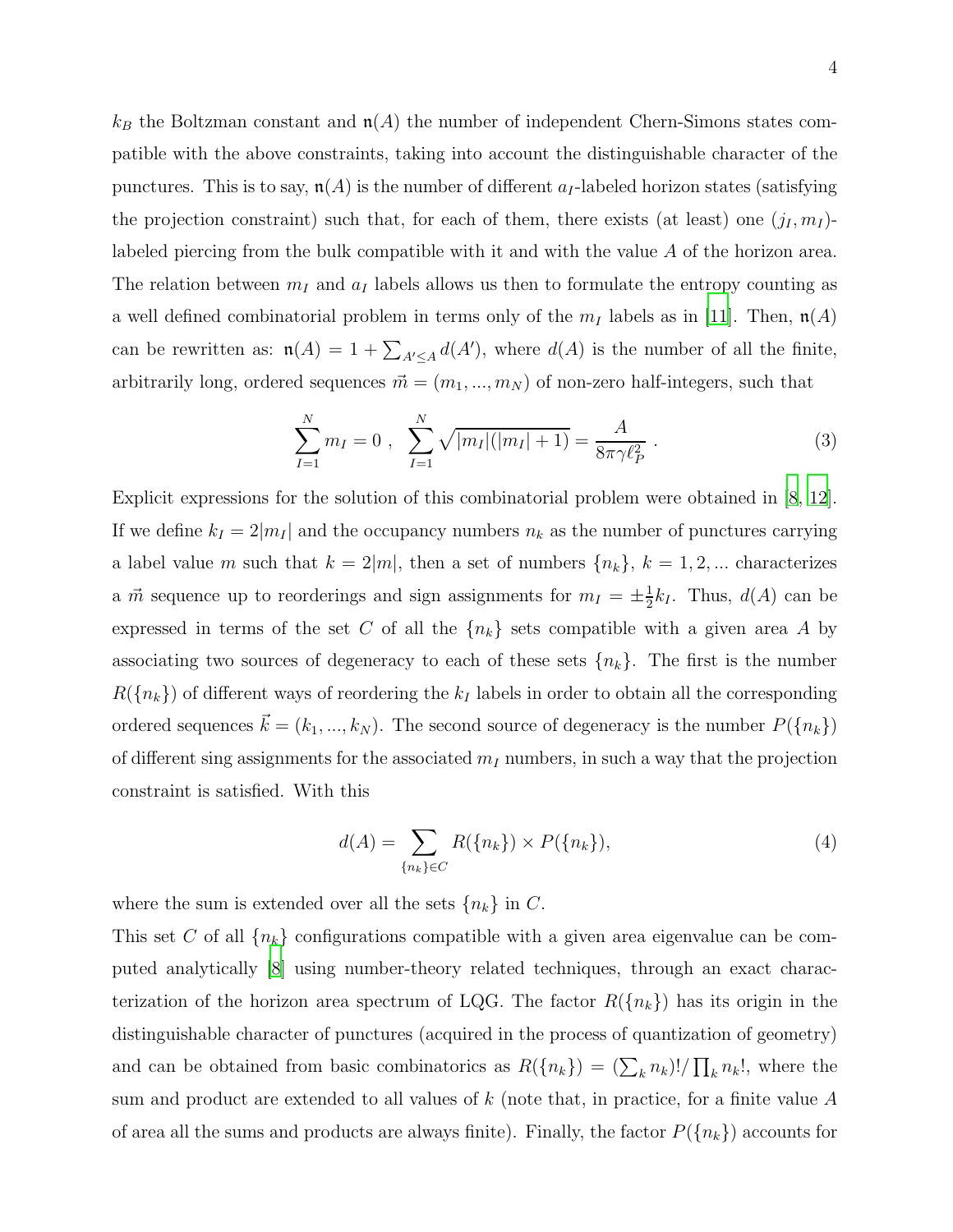the dimensionality of the Hilbert space of the  $U(1)$ -CS theory once the boundary conditions have been fixed and was obtained in [\[8](#page-9-7), [12\]](#page-9-11) to be:

<span id="page-5-0"></span>
$$
P(\lbrace n_k \rbrace) = \frac{1}{2\pi} \int_0^{2\pi} d\theta \prod_k n_k 2 \cos(k\theta).
$$
 (5)

### III. IMPLEMENTING THE ANALOGY BETWEEN CHERN-SIMONS AND WESS-ZUMINO-WITTEN.

Let us begin by recalling the classical scenario and how the symmetry reduction takes place at this level. The geometry of the bulk is described by a  $SU(2)$  connection, whose restriction to the horizon S gives rise to a  $SU(2)$  connection over this surface. As a consequence of imposing the isolated horizon boundary conditions this connection is reduced to a  $U(1)$  connection. In [\[5](#page-9-4)] this reduction is carried out, at the classical level, just by fixing a unit vector  $\vec{r}$  at each point of the horizon. By defining a smooth function  $r : S \to su(2)$ a  $U(1)$  sub-bundle is picked out from the  $SU(2)$  bundle. This kind of reduction can be described in more general terms as follows (see, for instance, [\[13\]](#page-9-12)). Let  $P(SU(2), S)$  be a  $SU(2)$  principal bundle over the horizon, and  $\omega$  the corresponding connection over it. A homomorphism  $\lambda$  between the closed subgroup  $U(1) \subset SU(2)$  and  $SU(2)$  induces a bundle reduction form  $P(SU(2), S)$  to  $Q(U(1), S)$ , being Q the resulting  $U(1)$  principal bundle with reduced  $U(1)$  connection  $\omega'$ . This  $\omega'$  is obtained, in this case, from the restriction of  $\omega$  to  $U(1)$ .

All the conjugacy classes of homomorphisms  $\lambda: U(1) \rightarrow SU(2)$  are represented in the set  $Hom(U(1), T(SU(2)))$ , where  $T(SU(2)) = \{diag(z, z^{-1}) | z = e^{i\theta} \in U(1) \}$  is the maximal torus of  $SU(2)$ . The homomorphisms in  $Hom(U(1), T(SU(2)))$  can be characterized by

$$
\lambda_p: z \mapsto diag(z^p, z^{-p}), \qquad (6)
$$

for any  $p \in \mathbb{Z}$ . However the generator of the Weyl group of  $SU(2)$  acts on  $T(SU(2))$  by  $diag(z, z^{-1}) \mapsto diag(z^{-1}, z)$ . If we divide out by the action of the Weyl group we are just left with those maps  $\lambda_p$  with p a non-negative integer,  $p \in \mathbb{N}_0$ , as representatives of all conjugacy classes. These  $\lambda_p$  characterize then all the possible ways to carry out the symmetry breaking from the  $SU(2)$  to the  $U(1)$  connection that will be quantized later.

However, one can follow the alternative approach of first quantizing the  $SU(2)$  connection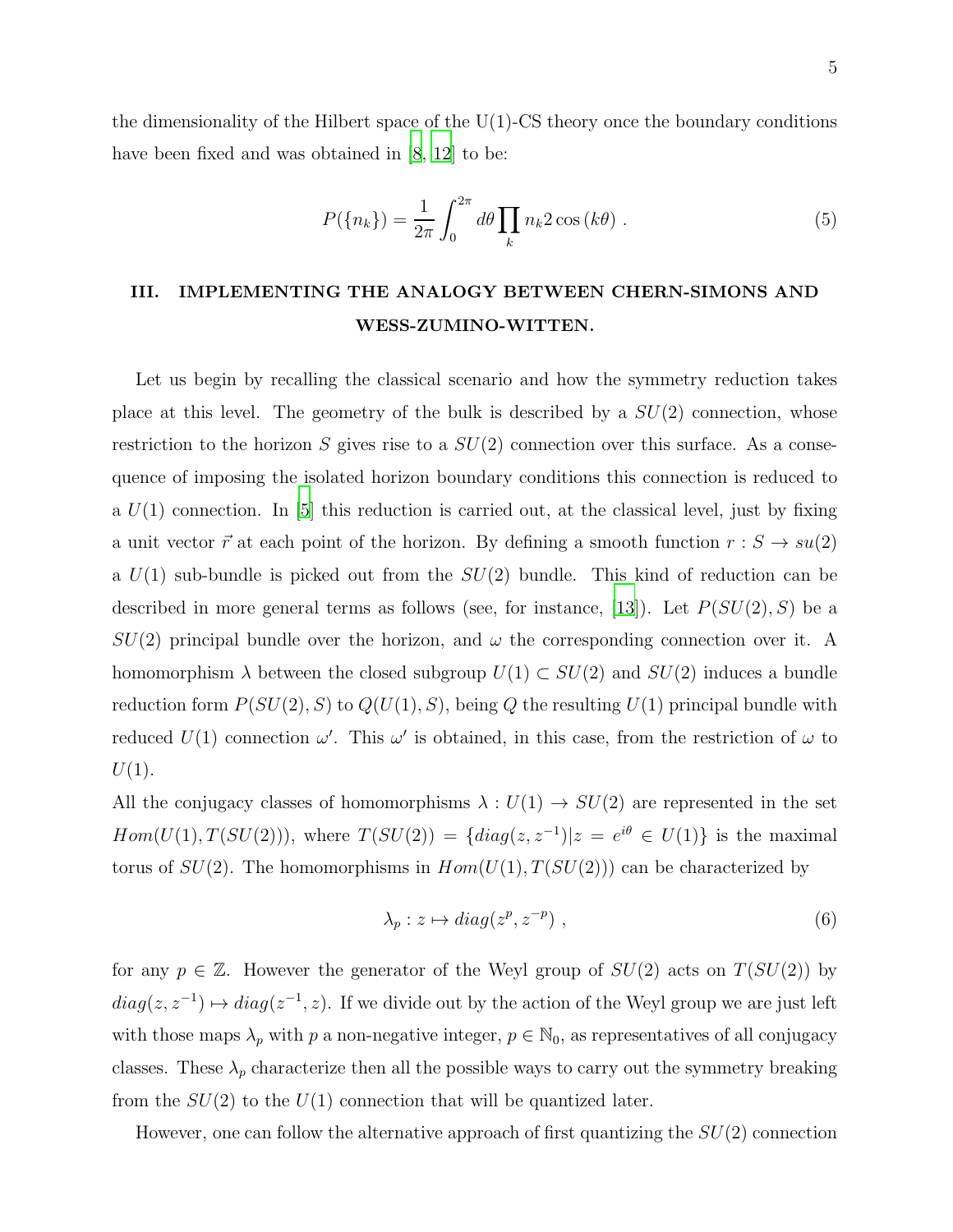on S and imposing the boundary conditions later on, at the quantum level. This would give rise to a  $SU(2)$ -CS theory on the horizon to which the boundary conditions have to be imposed. The correspondence with conformal field theories can be used at this point to compute the dimension of the Hilbert space of the  $SU(2)$ -CS as the number of conformal blocks of the  $SU(2)$ -WZW model, as it was done in [\[10\]](#page-9-9). It is necessary to require, then, additional restrictions to the  $SU(2)$ -WZW model that account for the symmetry breaking, and consider only the degrees of freedom corresponding to a  $U(1)$  subgroup.

Let us briefly review the computation in the  $SU(2)$  case, to later introduce the symmetry reduction. The number of conformal blocks of the  $SU(2)$ -WZW model<sup>2</sup>, given a set of representations  $\mathcal{P} = \{j_1, j_2, ..., j_N\}$ , can be computed in terms of the so-called fusion numbers  $N_{il}^r$  [\[14](#page-9-13)] as

$$
N^{\mathcal{P}} = \sum_{r_i} N_{j_1 j_2}^{r_1} N_{r_1 j_3}^{r_2} \dots N_{r_{N-2} j_{N-1}}^{j_N} \tag{7}
$$

These  $N_{il}^r$  are the number of independent couplings between three primary fields, *i.e.* the multiplicity of the r-irreducible representation in the decomposition of the tensor product of the *i* and *l* representations  $[j_i] \otimes [j_i] = \bigoplus_r N_{il}^r[j_r]$ . This expression is known as a fusion rule.  $N^{\mathcal{P}}$  is then the multiplicity of the  $SU(2)$  gauge invariant representation  $(j = 0)$  in the decomposition of the tensor product  $\bigotimes_{i=1}^{N} [j_i]$  of the representations in  $P$ . The usual way of computing  $N^{\mathcal{P}}$  is using the Verlinde formula [\[14\]](#page-9-13) to obtain the fusion numbers. But alternatively one can make use of the fact that the characters of the  $SU(2)$  irreducible representations,  $\chi_i = \sin[(j_i + 1)\theta]/\sin\theta$ , satisfy the fusion rules  $\chi_i\chi_j = \sum_r N^r_{ij}\chi_r$ . Taking into account that the characters form an orthonormal set with respect to the  $SU(2)$  scalar product,  $\langle \chi_i | \chi_j \rangle = \delta_{ij}$ , one can obtain the number of conformal blocks just by projecting the product of characters over the gauge invariant representation

$$
N^{\mathcal{P}} = \langle \chi_{j_1} \dots \chi_{j_N} | \chi_0 \rangle = \int_0^{2\pi} \frac{d\theta}{\pi} \sin^2 \theta \prod_{I=1}^N \frac{\sin \left[ (j_I + 1)\theta \right]}{\sin \theta} . \tag{8}
$$

This expression is equivalent to the one obtained in [\[10\]](#page-9-9) using the Verlinde formula; it gives rise to the same result for every set of punctures  $P$ .

To implement, now, the symmetry breaking we have to restrict the representations in  $\mathcal P$ to a set of  $U(1)$  representations. This corresponds in the case of Chern-Simons theory to

<sup>&</sup>lt;sup>2</sup> Notice that, though we are omitting the  $\kappa$  subindex, the group of the WZW theory is in fact the quantum group  $SU(2)_{\kappa}$ . The  $\kappa$  dependence is implicit in the allowed sets of representations  $\mathcal{P}$ .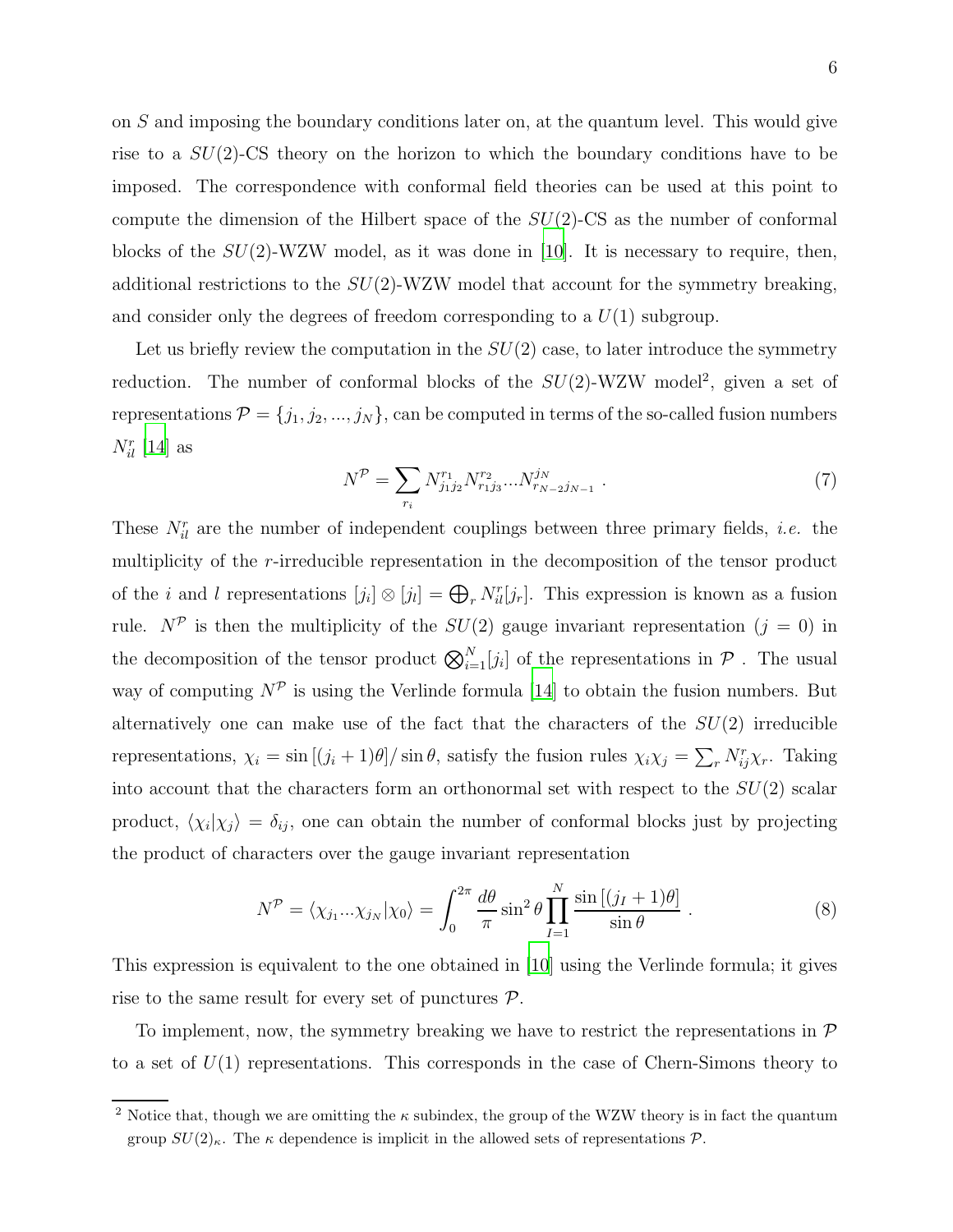performing a symmetry reduction locally at each puncture. It is known that each  $SU(2)$ irreducible representation j contains the direct sum of  $2j + 1$   $U(1)$  representations  $e^{ij\theta} \oplus$  $e^{i(j-1)\theta} \oplus ... \oplus e^{-ij\theta}$ . One can make an explicit symmetry reduction by just choosing one of the possible restrictions of  $SU(2)$  to  $U(1)$  which, as we saw above, are given by the homomorphisms  $\lambda_p$ . This corresponds here to pick out a  $U(1)$  representation of the form  $e^{ip\theta} \oplus e^{-ip\theta}$  with some  $p \leq j$ . The fact that we will be using these reducible representations, consisting of  $SU(2)$  elements as  $U(1)$  representatives, can be seen as a reminiscence from the fact that the  $U(1)$  freedom has its origin in the reduction from  $SU(2)$ .

Having implemented the symmetry reduction, let us compute the number of independent couplings in this  $U(1)$ -reduced case. Of course, we are considering now  $U(1)$  invariant couplings, so we have to compute the multiplicity of the  $m = 0$  irreducible  $U(1)$  representation in the direct sum decomposition of the tensor product of the representations involved. As in the previous case, this can be done by using the characters of the representations and the fusion rules they satisfy. These characters can be expressed as  $\tilde{\eta}_{pI} = e^{ip_I \theta} + e^{-ip_I \theta} = 2 \cos p_I \theta$ . Again, we can make use of the fact that the characters  $\eta_i$  of the  $U(1)$  irreducible representations are orthonormal with respect to the standard scalar product in the circle. Then, the number we are looking for is given by

$$
N_{U(1)}^{\mathcal{P}} = \langle \tilde{\eta}_{p_1} \dots \tilde{\eta}_{p_N} | \eta_0 \rangle = \frac{1}{2\pi} \int_0^{2\pi} d\theta \prod_I^N 2 \cos p_I \theta , \qquad (9)
$$

where  $\eta_0 = 1$  is the character of the  $U(1)$  gauge invariant irreducible representation. We can see that this result is exactly the same as the one obtained for  $P({n_k})$  in Eq. [\(5\)](#page-5-0), coming from the  $U(1)$ -CS theory, just by identifying the  $p_I$  with  $k_I$  labels.

#### IV. REMARKS AND CONCLUSIONS

Let us put this result in context with the entropy counting. As explained above, in computing the entropy of a black hole within LQG, there are several contributions involved. Some of them are related with the LQG framework, like the computation of C by characterizing the black hole area spectrum, or  $R({n_k})$  due to the distinguishability of the punctures originated in the quantization process. The term  $P({n_k})$ , however, is related with the CS theory on the horizon. Once one has introduced all the conditions imposed by the LQG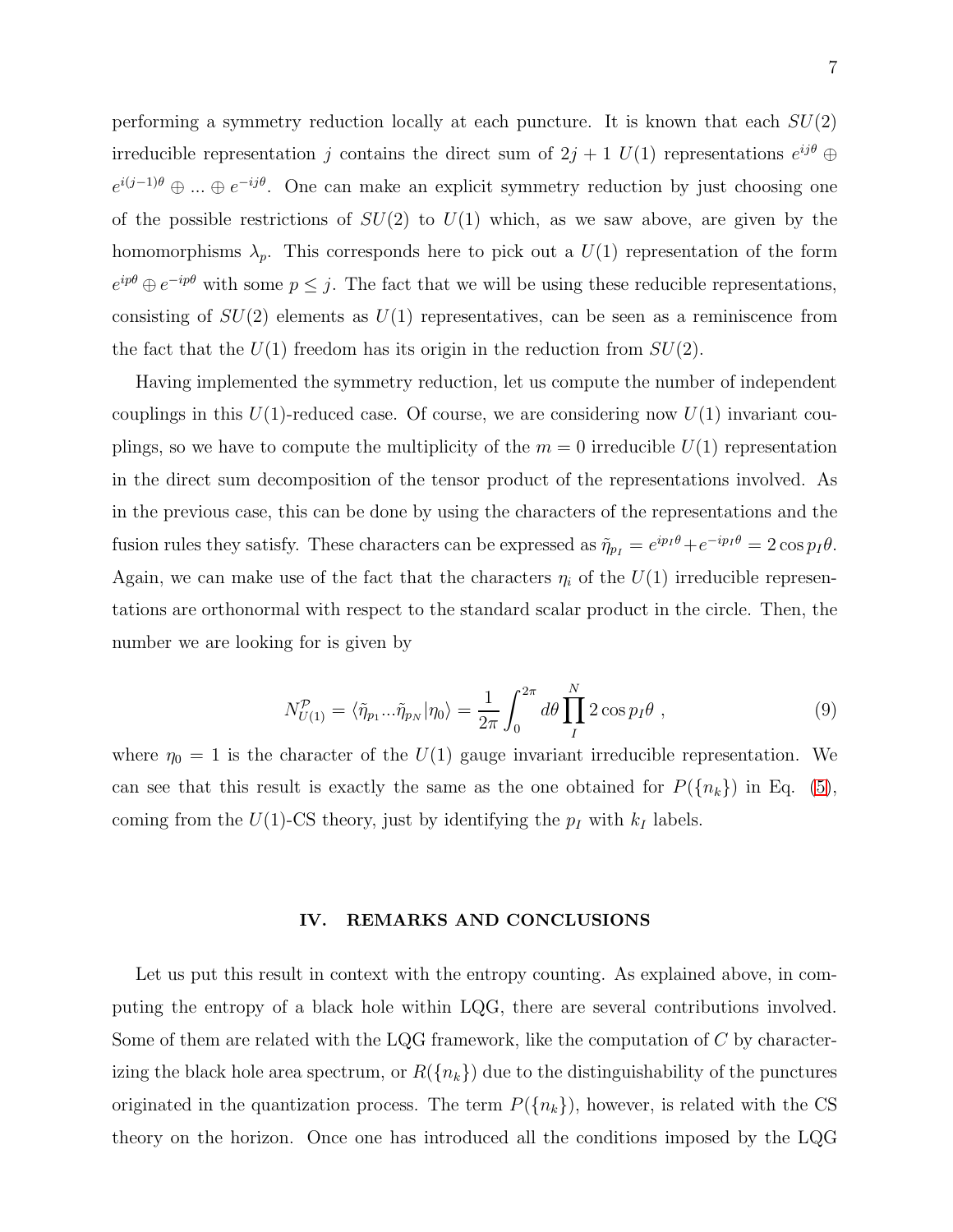framework, what is left is the counting of states of a CS theory subject to some external inputs. If there is any connection between this CS theory and a Conformal Field Theory, one should expect this CFT to reproduce precisely this term  $P({n_k})$ , subject to the same external inputs. This is exactly what we observe here by identifying the  $p_I$  and  $k_I$  labels. We are, thus, proposing a precise implementation of Witten's analogy through this symmetry reduced counting that yields the expected result.

From the physical point of view, the main change we are introducing, besides using the CS-CFT analogy, is to impose the isolated horizon boundary conditions at the quantum level, instead of doing it prior to the quantization process. This is a preliminary step in the direction of introducing a quantum definition of isolated horizons.

It is very interesting to observe that, as shown in [\[15](#page-9-14)], the contribution to entropy of  $P({n_k})$  has a linear growth with area, including a logarithmic correction. The  $R({n_k})$ term, on the other hand, introduces very particular quantum effects, that are specific from LQG. In particular, the stair-like behavior appearing at the Planck scale in the entropy-area relation [\[7](#page-9-6), [8](#page-9-7)], has its origin in this factor. Thus, the picture obtained here seems to be compatible with the proposed role of conformal symmetry on the first order behavior of black hole entropy.

#### Acknowledgment

We thank V. Aldaya, A. Ashtekar, J. A. de Azcarraga, R. Coquereaux and L. Freidel for interesting discussions and suggestions. We specially thank F. Barbero and E. Villasenor for many discussions, strong ecouragement, and a careful reading of the manuscript. I. A. thanks R. Wald for his kind hospitality at the University of Chicago where part of this work was done. J. D. thanks A. Ashtekar for his kind hospitality at the IGC at Penn State during the realization of part of this work.

This work was in part supported by Spanish grants FIS2008-06078-C03-02, FIS2008-01980 and ESP2005-07714-C03-0, the NSF grant PHY0854743 and the Eberly research founds of Penn State, and the NSF grant PHY04-56619 to the University of Chicago. I. A. and J. D. acknowledge financial support provided be the Spanish Ministry of Science and Education